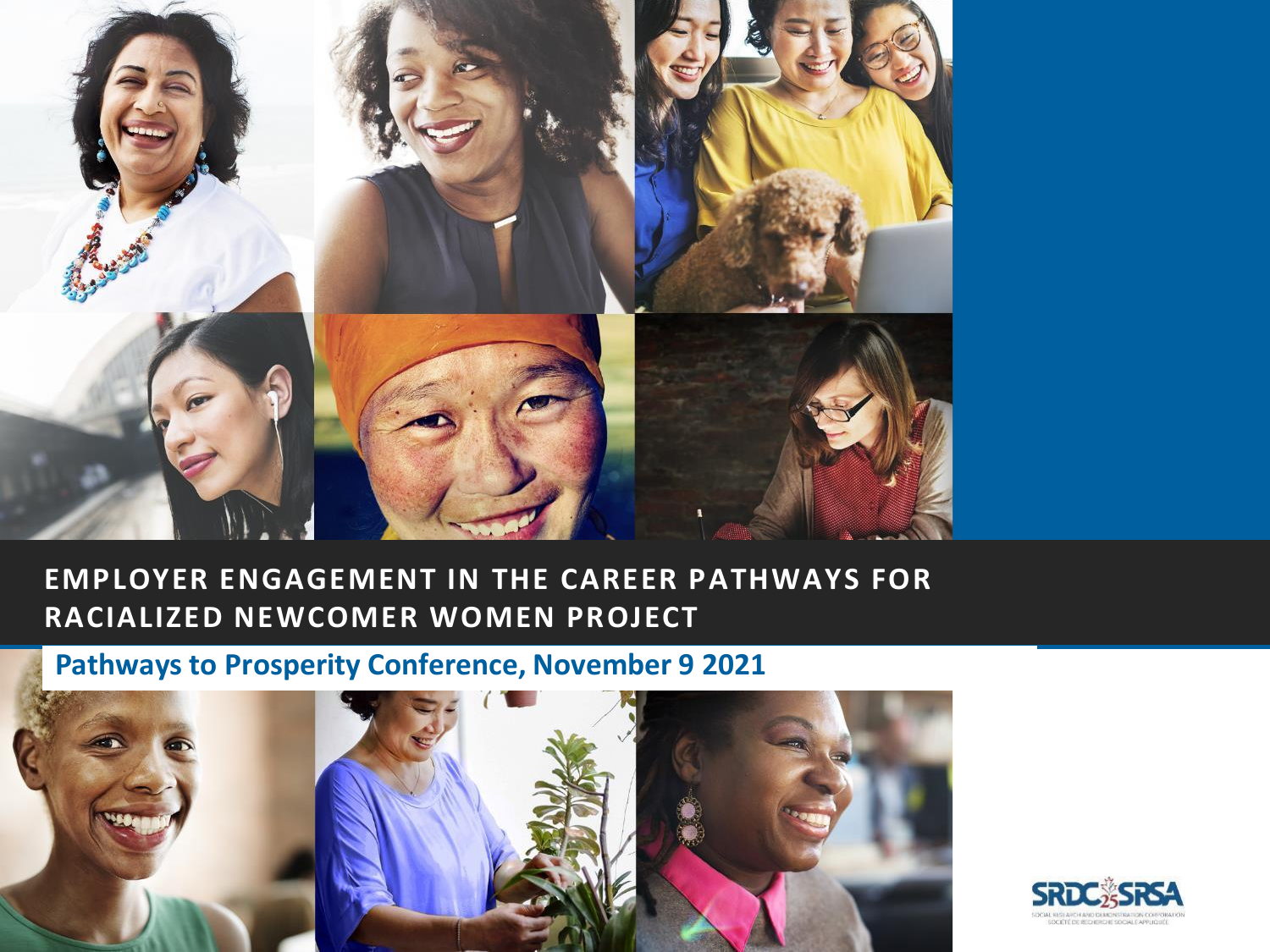### **Agenda**

- SRDC: Policy Context and Project Description
- Achēv : Milestones to Employment
- YWCA Metro Vancouver: Employer Engagement in Employment Services for Racialized Newcomer Women
- SRDC: Participant Characteristics and Preliminary Findings
- **E** IRCC: Concluding Remarks
- **Q&A**

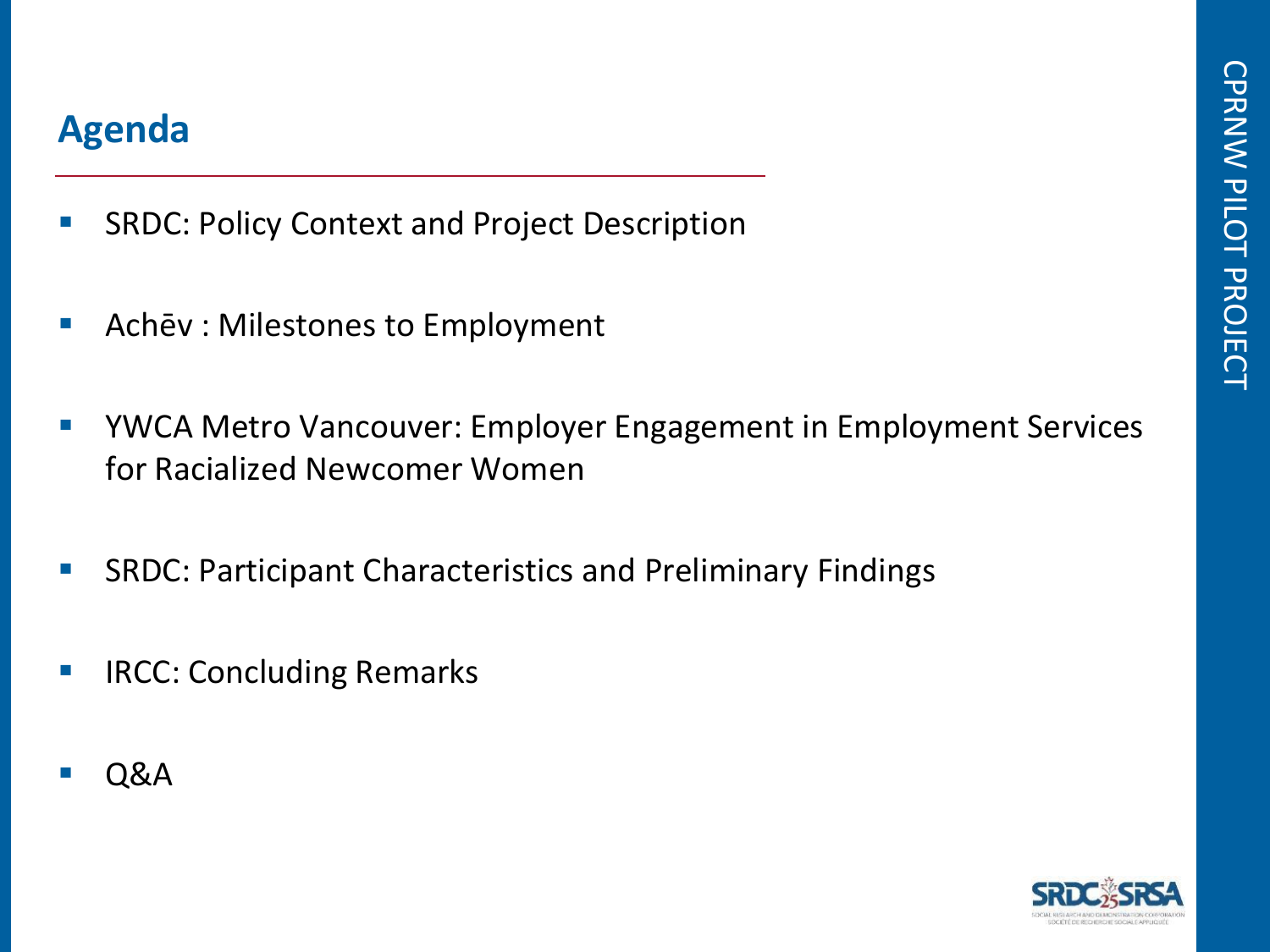### **Racialized newcomer women in the labour market**

- Almost 83% of newcomer women are also racialized.\*
- Racialized newcomer women have lower labour market outcomes:

| Census 2016                        | <b>Racialized</b><br><b>Newcomer</b><br><b>Women</b> | <b>Non Racialized</b><br><b>Newcomer</b><br><b>Women</b> | <b>Racialized</b><br><b>Newcomer Men</b> | <b>Non Racialized</b><br><b>Newcomer Men</b> |  |
|------------------------------------|------------------------------------------------------|----------------------------------------------------------|------------------------------------------|----------------------------------------------|--|
| <b>Median Employment</b><br>Income | \$26,624                                             | \$30,074                                                 | \$35,574                                 | \$42,591                                     |  |

Racialized newcomer women often face intersecting barriers: gender- and race- based discrimination, precarious or low-income employment, lack of affordable childcare and housing, lower language and literacy levels, weak social supports.

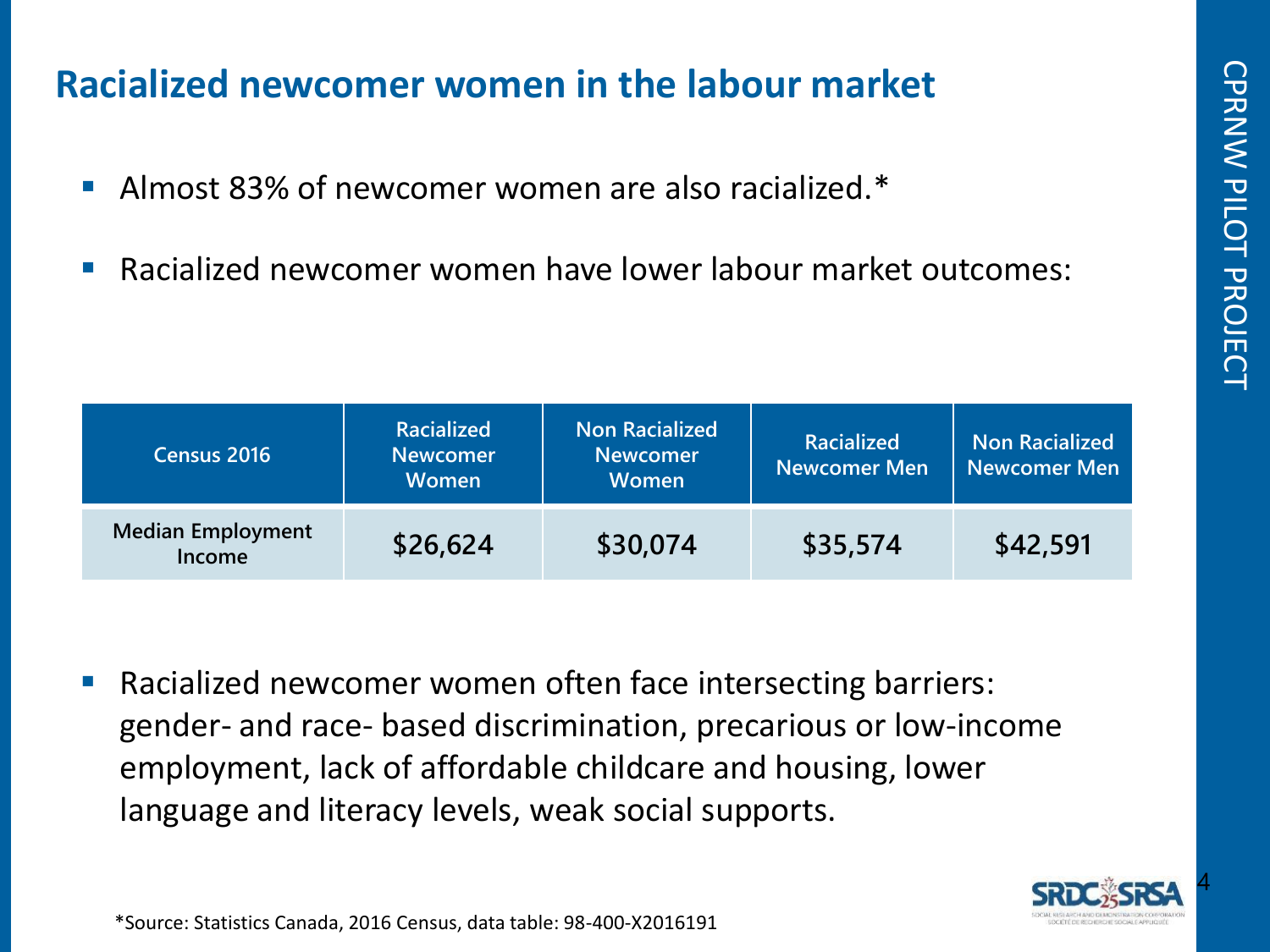# **Career Pathways for Racialized Newcomer Women Pilot Project**

- 3-year pilot (2019-2022) funded by Immigration, Refugees and Citizenship Canada (IRCC)
- **Goal**: test four models of employment services to learn what works to support newcomer women who identify as racialized in finding good quality employment.
- Comprised of 11 interventions being implemented by 8 service partners:
	- British Columbia – **MOSAIC Opportunities for Employment** • Manitoba – **accest A achev** • Ontario – • Nova Scotia – **ISANS Association**

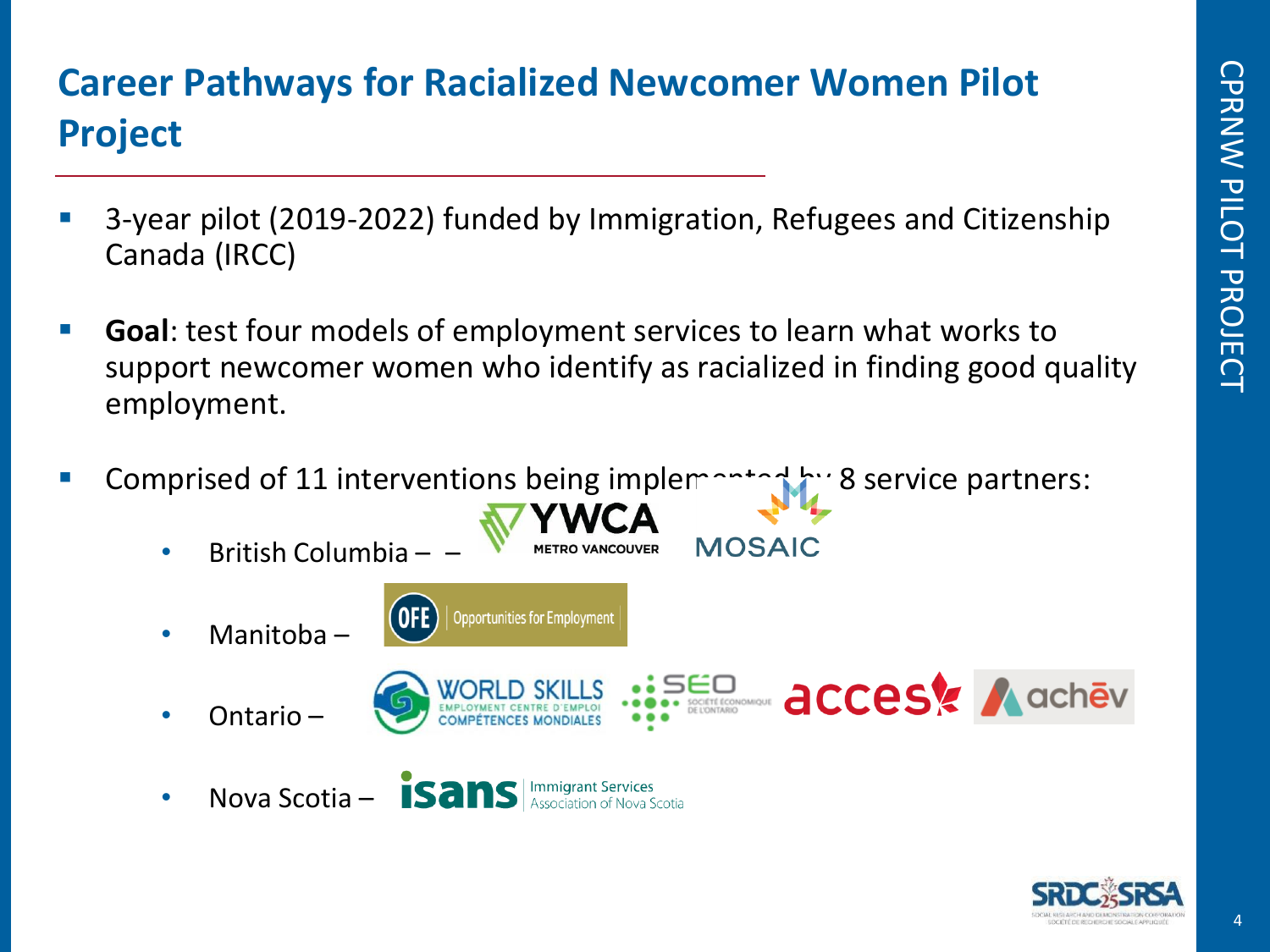



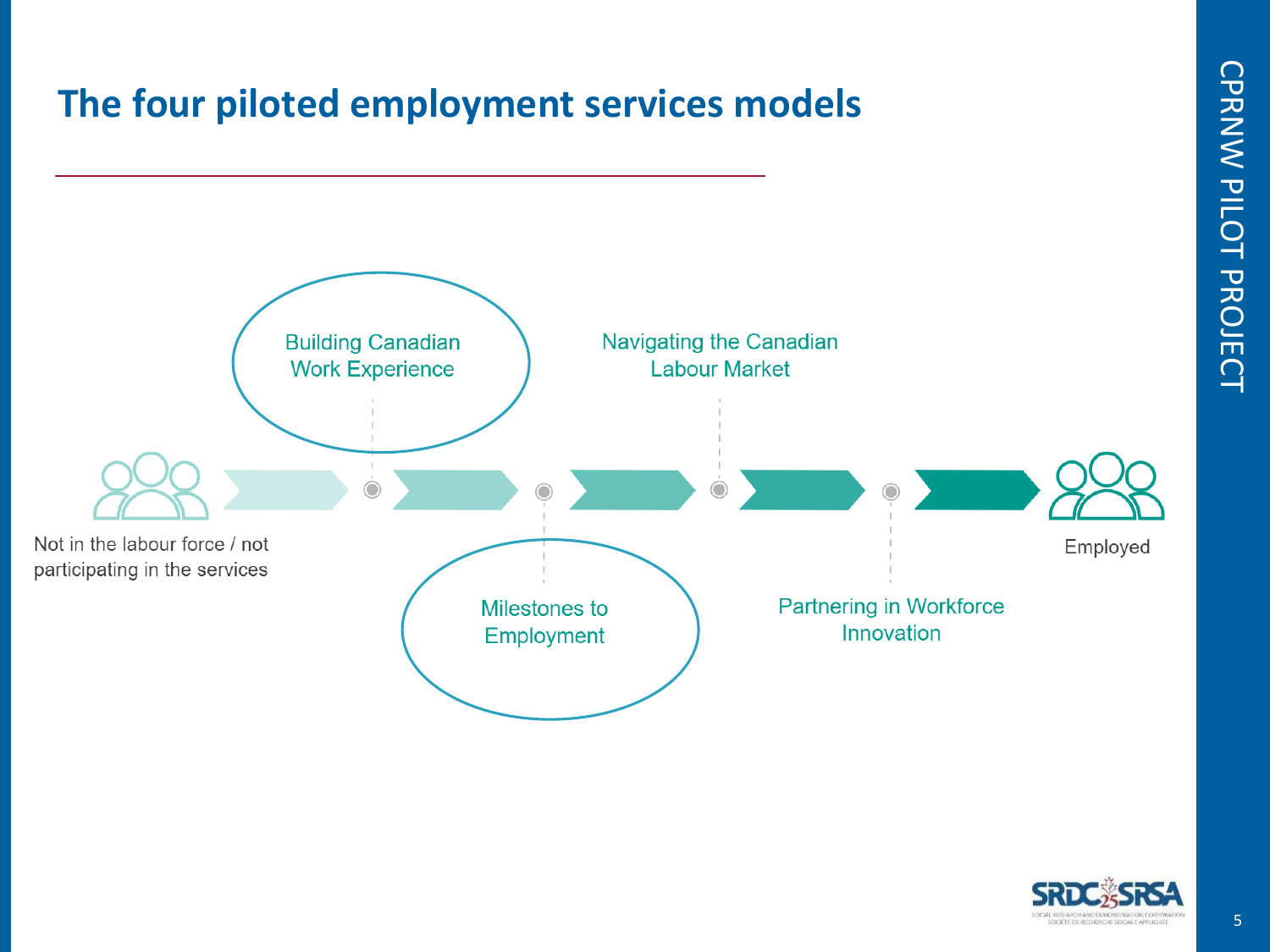#### **Model 1 - Milestones to Employment**

Demand-led approach to prepare RNW for jobs in high-growth industries/ sectors

■ Combination of in-class and workplace training, work placement, and sustained on-the-job support for RNW distant from the labour market.



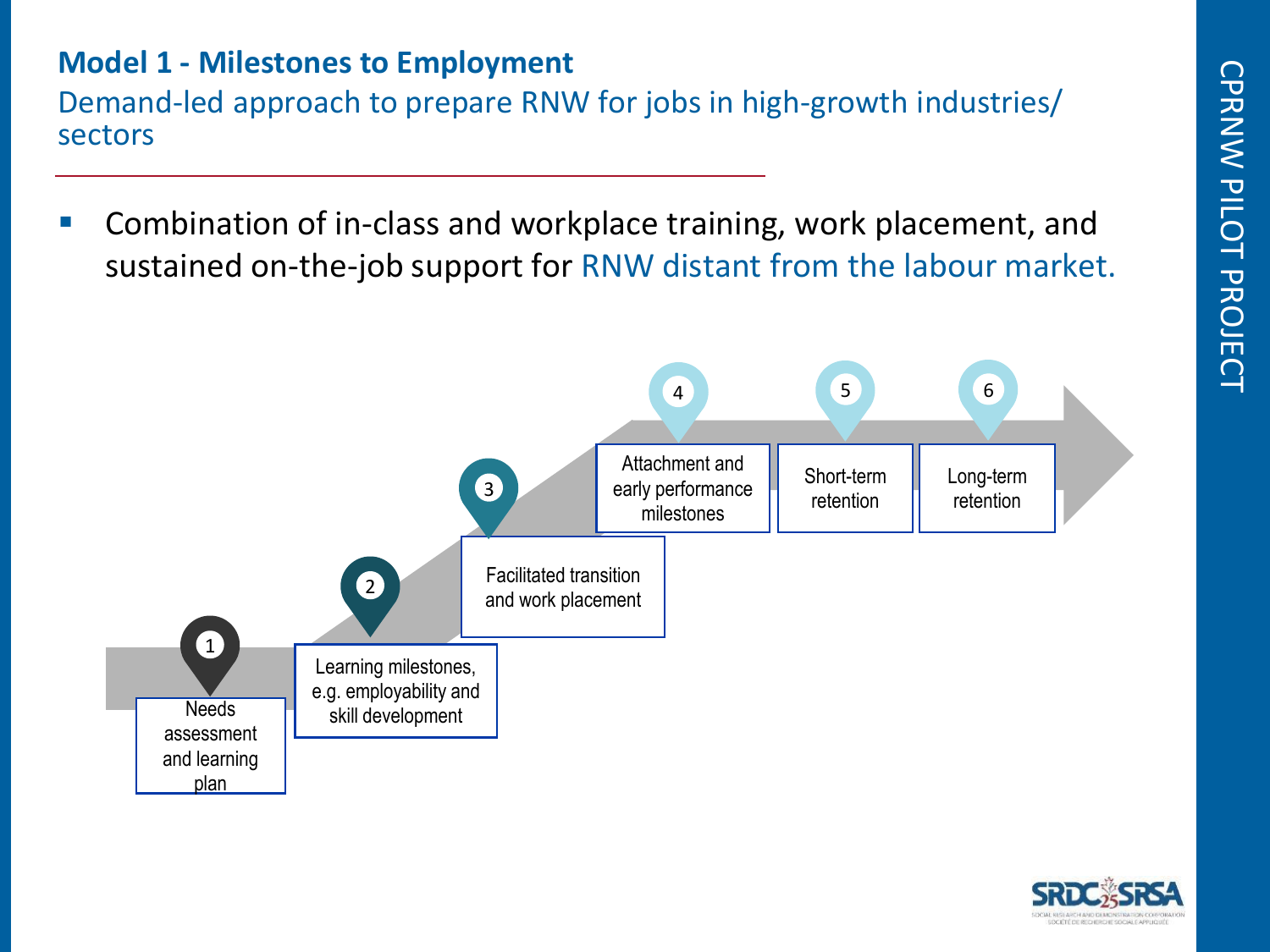# **Model 4 – Building Canadian Work Experience**

Paid short-term employment for unemployed newcomer refugee women

Combination of employment-readiness and workplace culture training and a work placement with wage subsidy for racialized refugee women receiving social assistance and/or who are distant from the labour market.



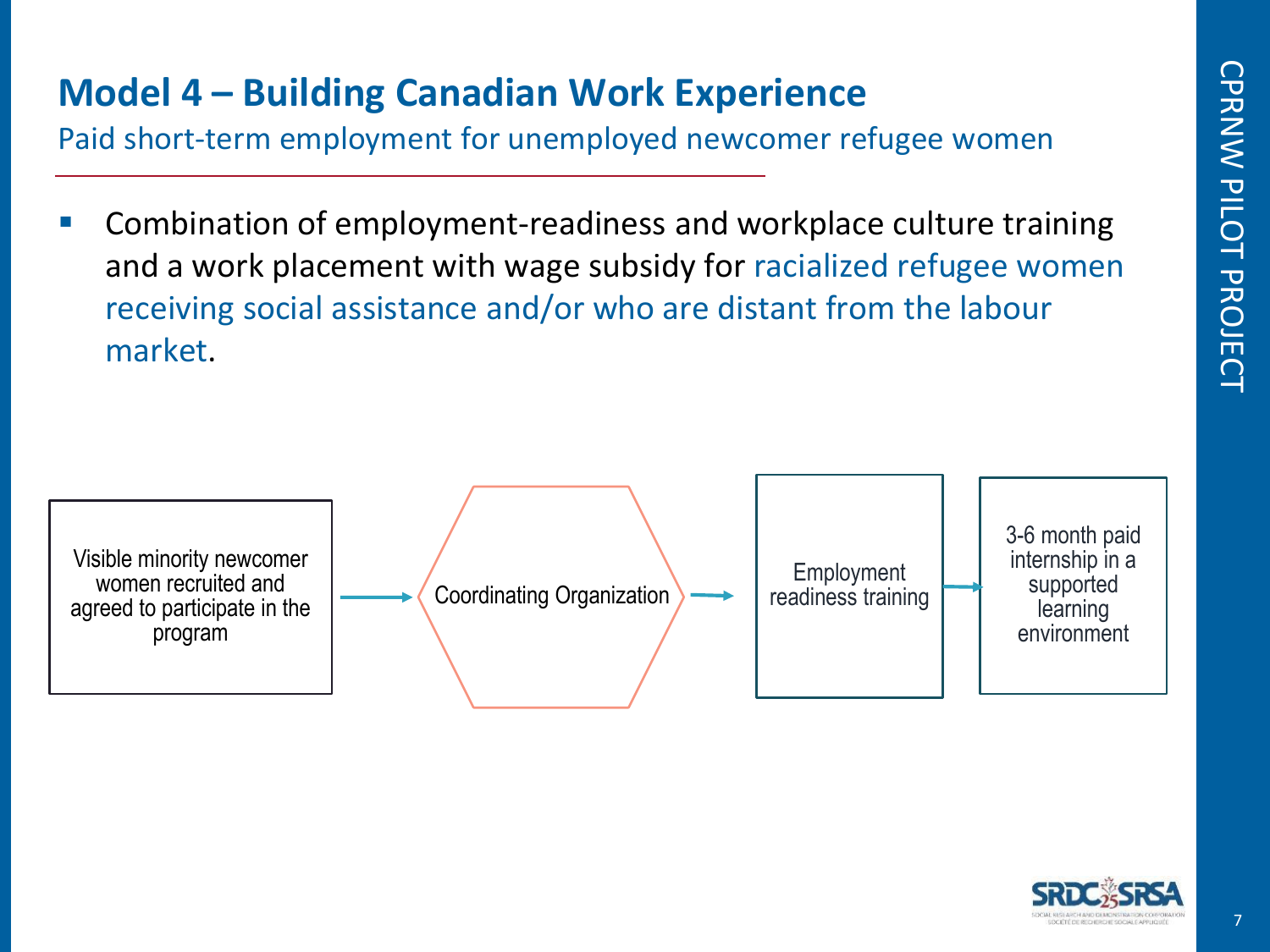#### PARTICIPANT CHARACTERISTICS

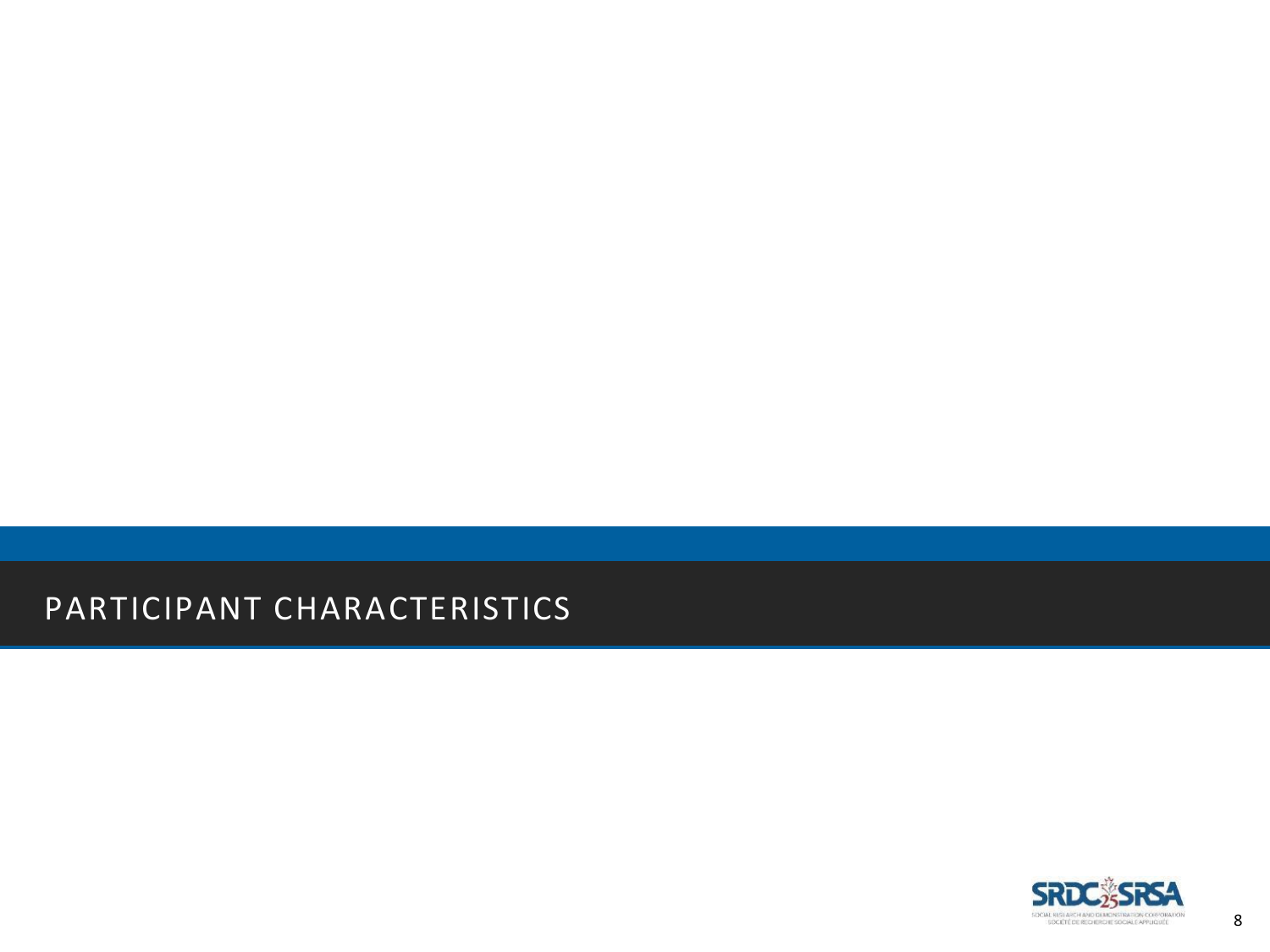# **Share of total number of program participants by SPO**



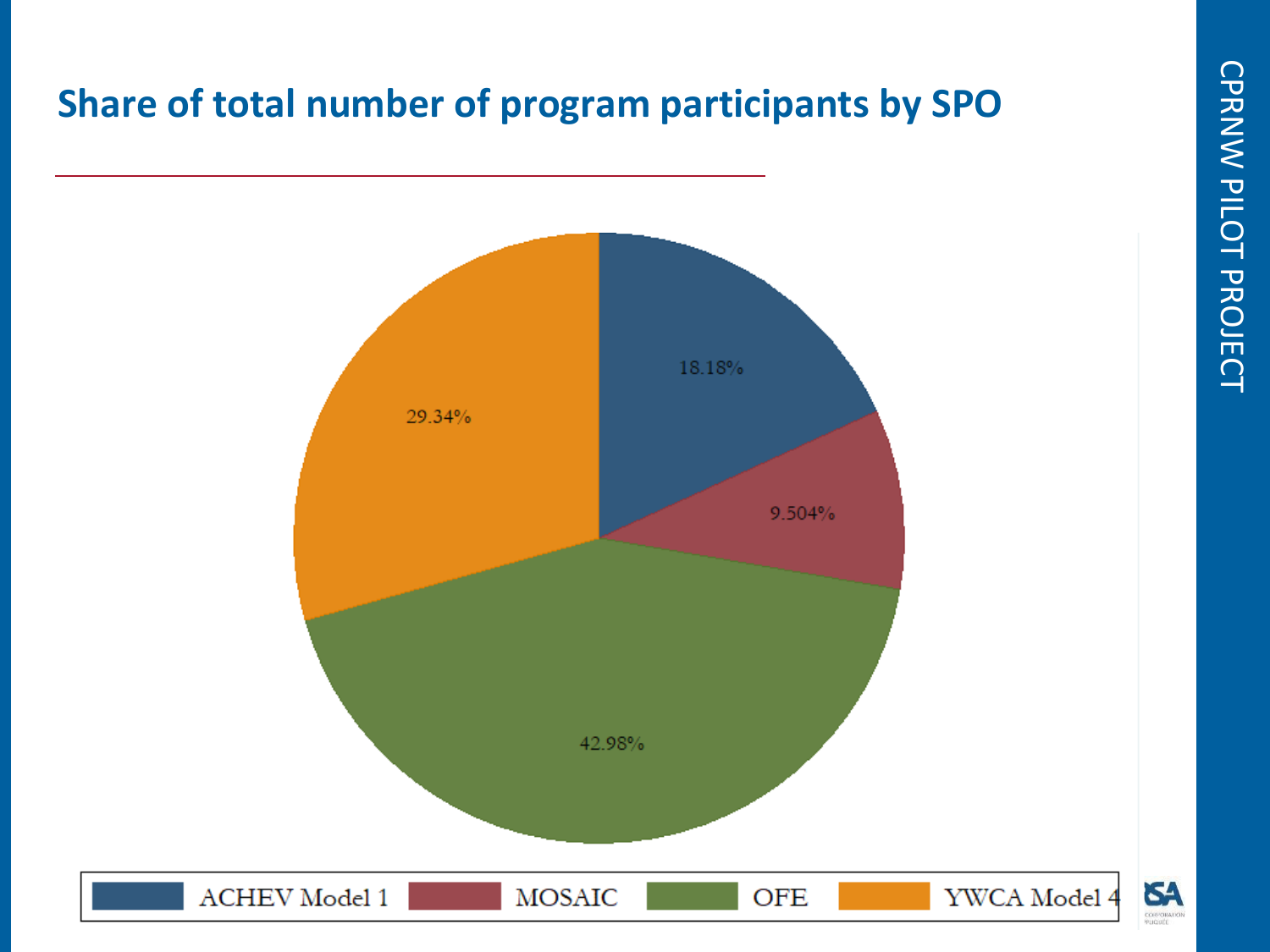## **Participant characteristics by SPO (%) - Demographics**

|                                  | ALL Models 1 & 4 | <b>ACHEV</b> | <b>MOSAIC</b>  | <b>OFE</b> | <b>YWCA</b> |
|----------------------------------|------------------|--------------|----------------|------------|-------------|
| <b>Age Group</b>                 |                  |              |                |            |             |
| 30 or less                       | 18               | 24           | 13             | 22         | 10          |
| 31 to 40                         | 40               | 32           | 48             | 38         | 47          |
| 41 to 50                         | 30               | 27           | 17             | 29         | 37          |
| 51 or more                       | 12               | 17           | 22             | 11         | 6           |
|                                  |                  |              |                |            |             |
| <b>Time in Canada</b>            |                  |              |                |            |             |
| Up to 6 months                   | 24               | 5            | $\overline{4}$ | 41         | 17          |
| Between 6 and 12<br>months       | 10               | 5            | $\overline{4}$ | 15         | 6           |
| Between 12 and 24<br>months      | 20               | 25           | 26             | 11         | 30          |
| More than 24 months              | 46               | 66           | 65             | 33         | 48          |
|                                  |                  |              |                |            |             |
| <b>Number of</b><br>participants | 242              | 44           | 23             | 104        | 71          |
|                                  |                  |              |                |            | SRD         |

SIDCIAL RESEARCH AND DEMONSTRATION CORPORAT **SOCIÉTÉ DE RECHERCHE SOCIALE APPLIQUÉ**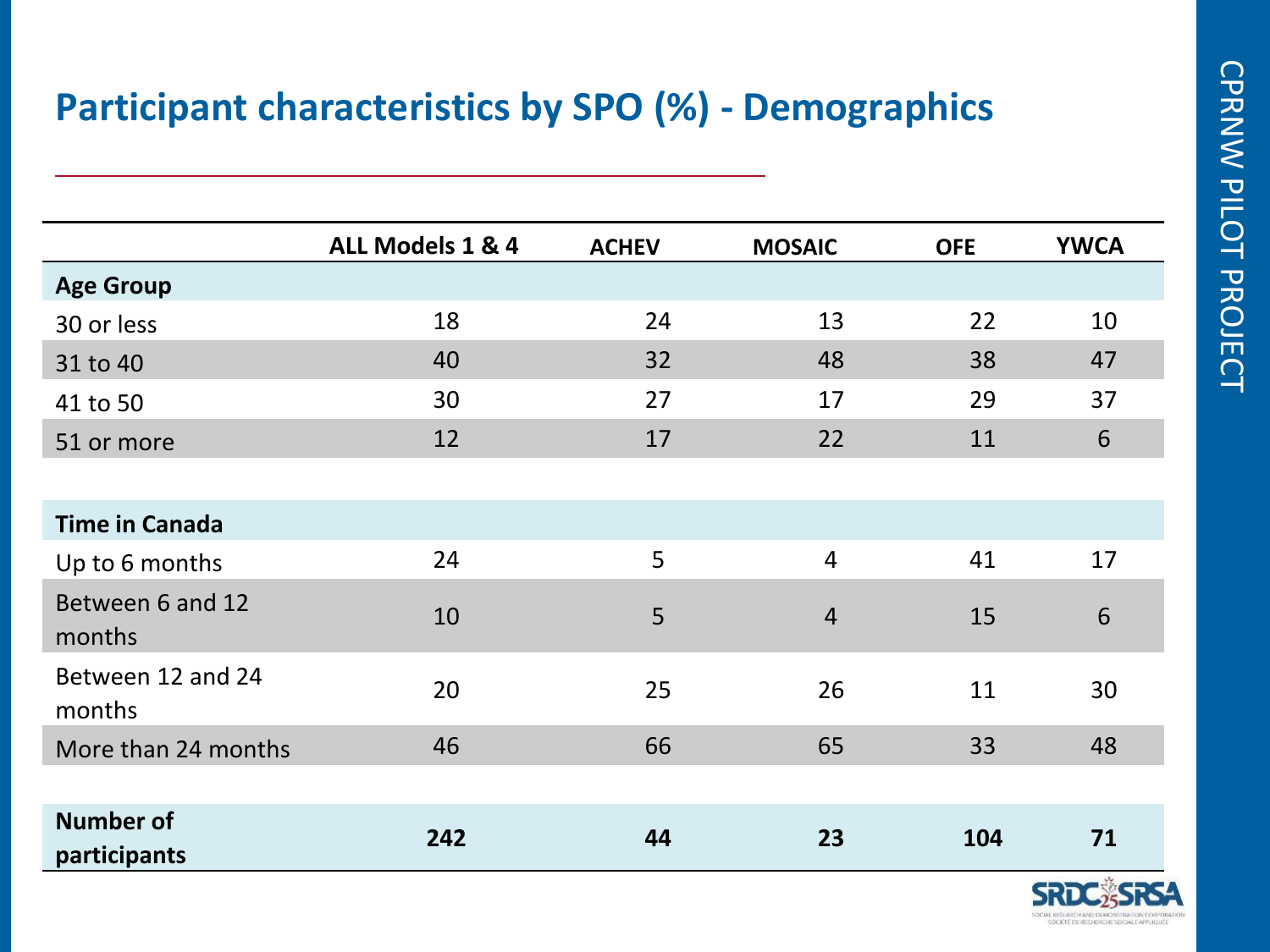## **Regions of Origin**

percent



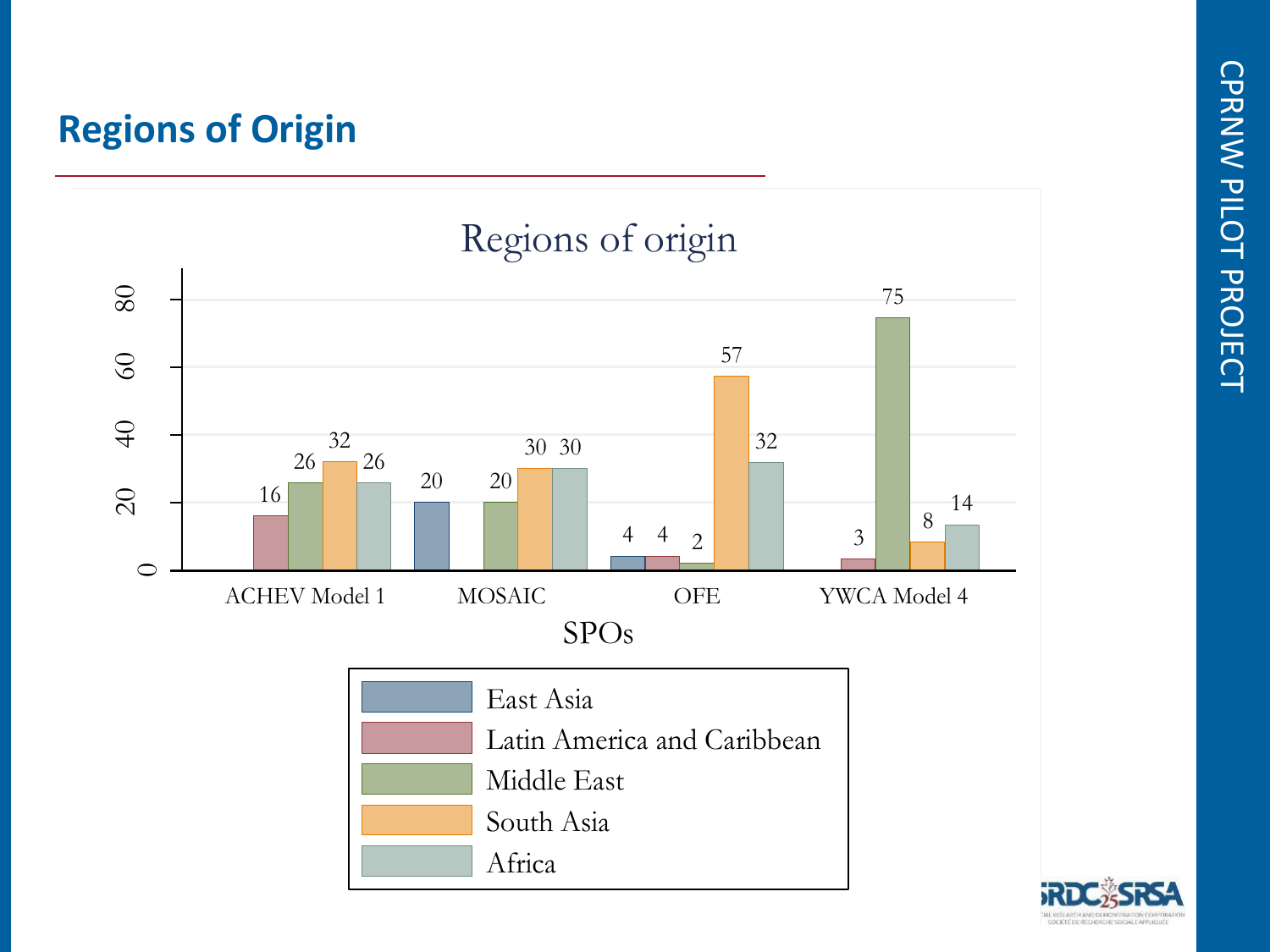## **Participant Characteristics by SPO (%) – Household**

|                                 | <b>ALL Models</b> | <b>ACHEV</b> | <b>MOSAIC</b> | <b>OFE</b> | <b>YWCA</b> |
|---------------------------------|-------------------|--------------|---------------|------------|-------------|
|                                 | 1&4               |              |               |            |             |
| Number of children at home      |                   |              |               |            |             |
| $\mathbf 0$                     | 46                | 37           | 47            | 49         | 46          |
| $\mathbf{1}$                    | 31                | 42           | 47            | 21         | 33          |
| 2 or more                       | 24                | 21           | 6             | 30         | 20          |
|                                 |                   |              |               |            |             |
| <b>Number of adults at home</b> |                   |              |               |            |             |
| $\mathbf{1}$                    | 21                | 32           | 13            | 10         | 35          |
| $\overline{2}$                  | 49                | 36           | 74            | 55         | 39          |
| 3 or more                       | 30                | 32           | 13            | 36         | 25          |
|                                 |                   |              |               |            |             |
| <b>Number of participants</b>   | 242               | 44           | 23            | 104        | 71          |

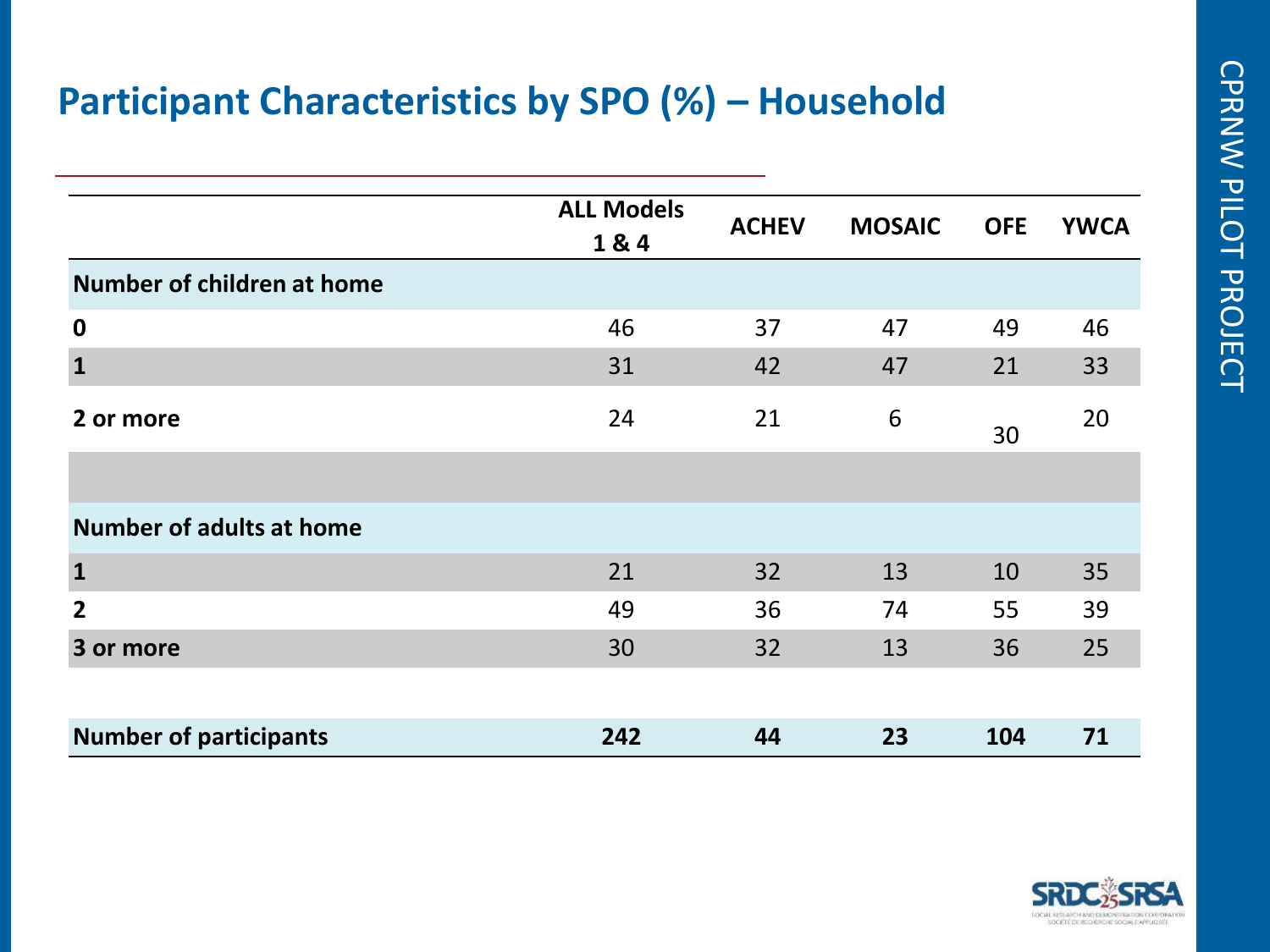## **Participant Characteristics by SPO (%) – Employment**

|                                             | <b>ALL</b><br><b>Models</b><br>1&4 | <b>ACHEV</b> | <b>MOSAIC</b>  | <b>OFE</b>     | <b>YWCA</b>    |
|---------------------------------------------|------------------------------------|--------------|----------------|----------------|----------------|
| <b>Working adults at home</b>               | 49                                 | 46           | 64             | 50             | 43             |
| Had any paid work in Canada                 | 57                                 | 67           | 77             | 51             | 53             |
| Had any paid work outside Canada            | 76                                 | 71           | 57             | 77             | 83             |
| <b>Currently working</b>                    | 27                                 | 28           | 43             | 18             | 35             |
| <b>Completed formal education in Canada</b> | 11                                 | 25           | 13             | 11             | $\overline{4}$ |
| <b>Currently studying</b>                   | 12                                 | 24           | $\overline{4}$ | 13             | 6              |
| <b>Receiving social assistance</b>          | 27                                 | 41           | 27             | $\overline{7}$ | 46             |
|                                             |                                    |              |                |                |                |
| <b>Number of participants</b>               | 242                                | 44           | 23             | 104            | 71             |

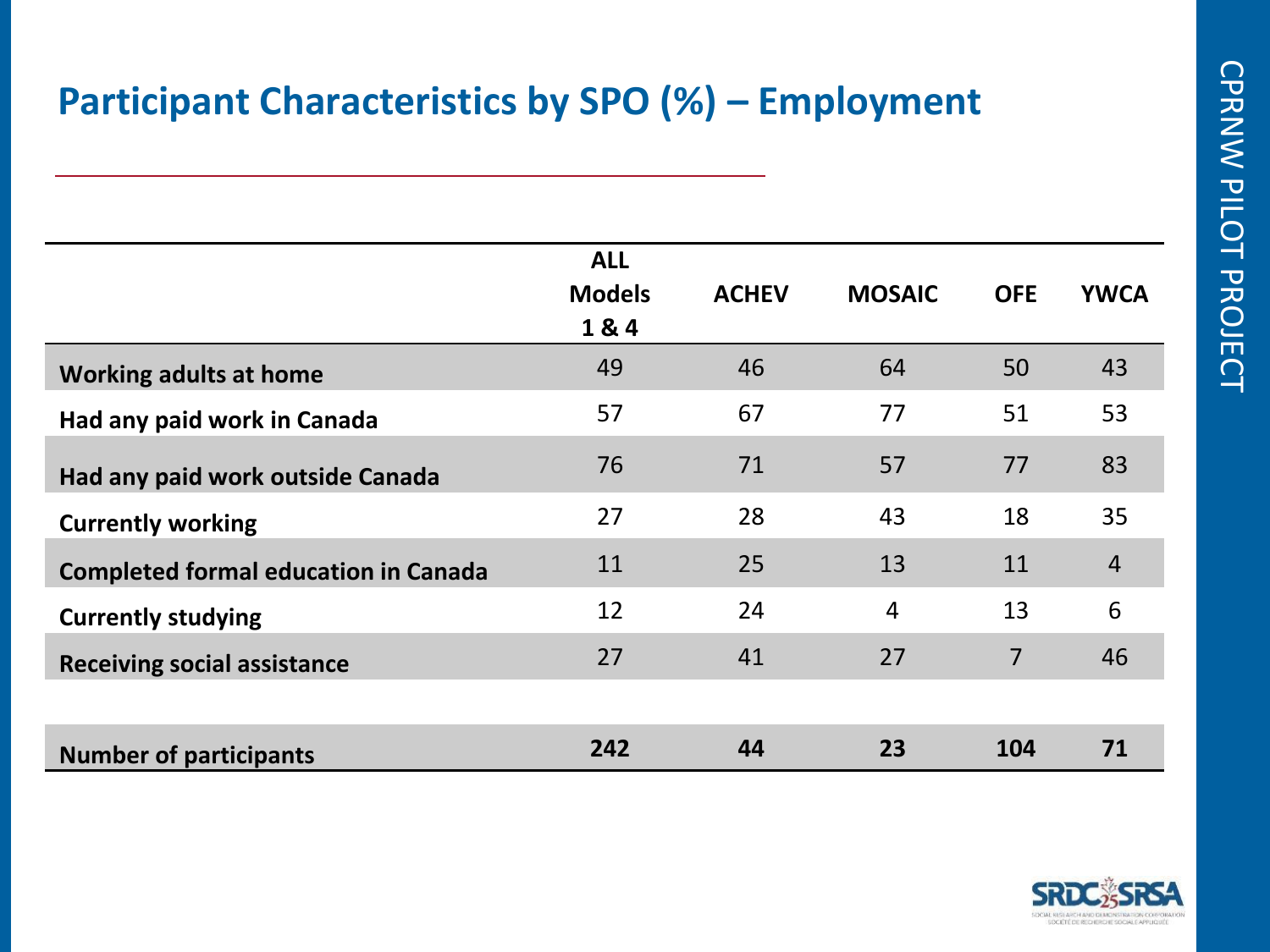## **Job Search Difficulties in the Past 12 Months (%)**

I could not get a job because my education outside Canada was not recognized or valued I could not get a job because my experience outside of Canada was not recognized or valued

I could not get a job because I do not have enough skills

I could not get a job because I did not know anyone

Job interviews were difficult for me because I do not know a lot about work in Canada

I did not know where to look for a job

I don't know why I am having a hard time finding a job\*

I could not get a job because employers were concerned about my English skills

I could not get a job because I don't have childcare

I can't always get transportation

I do not have copies of my formal credentials (diplomas, certificates, other programs

I could not get a job because I am caring for an adult

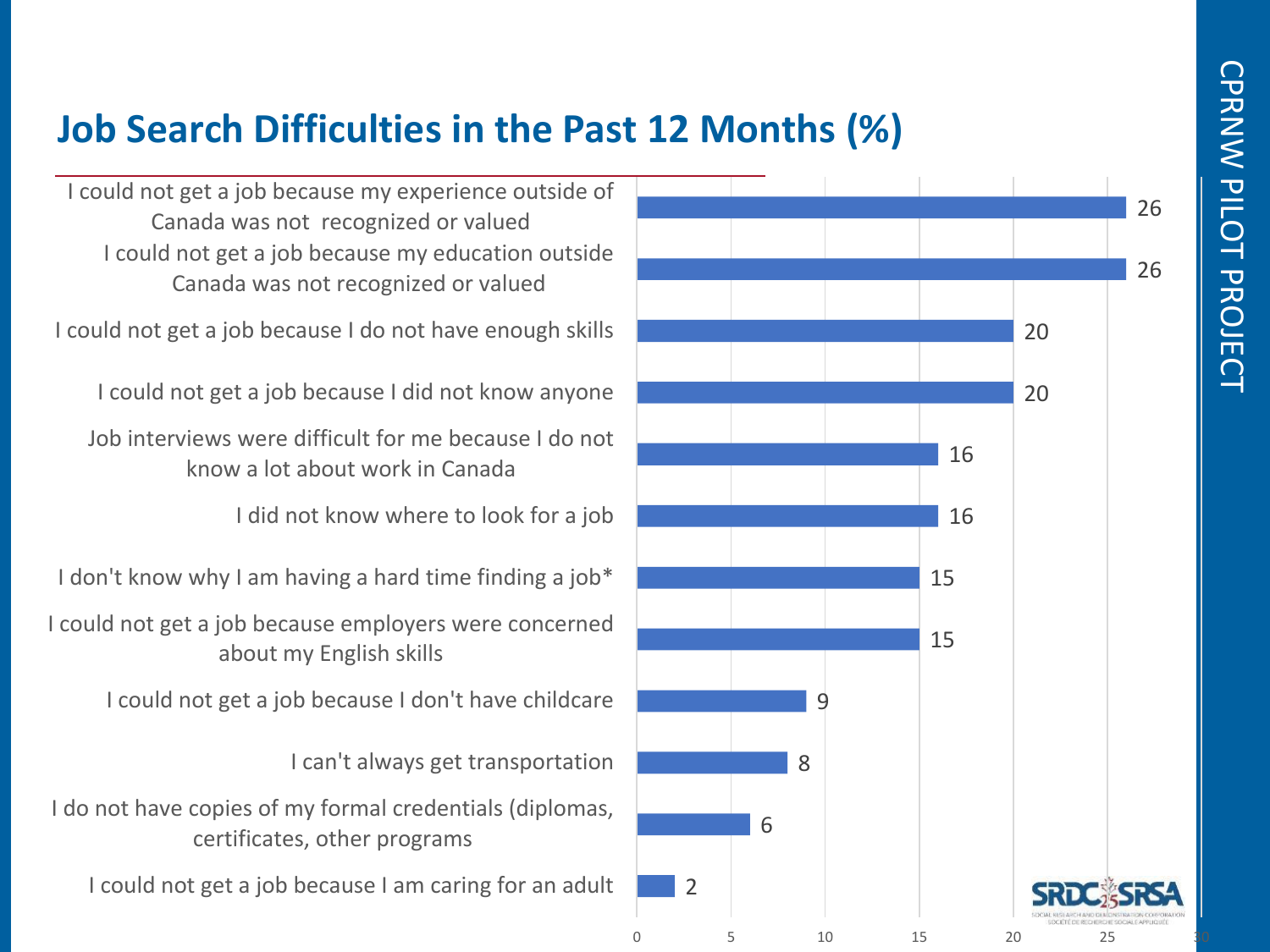PRELIMINARY FINDINGS

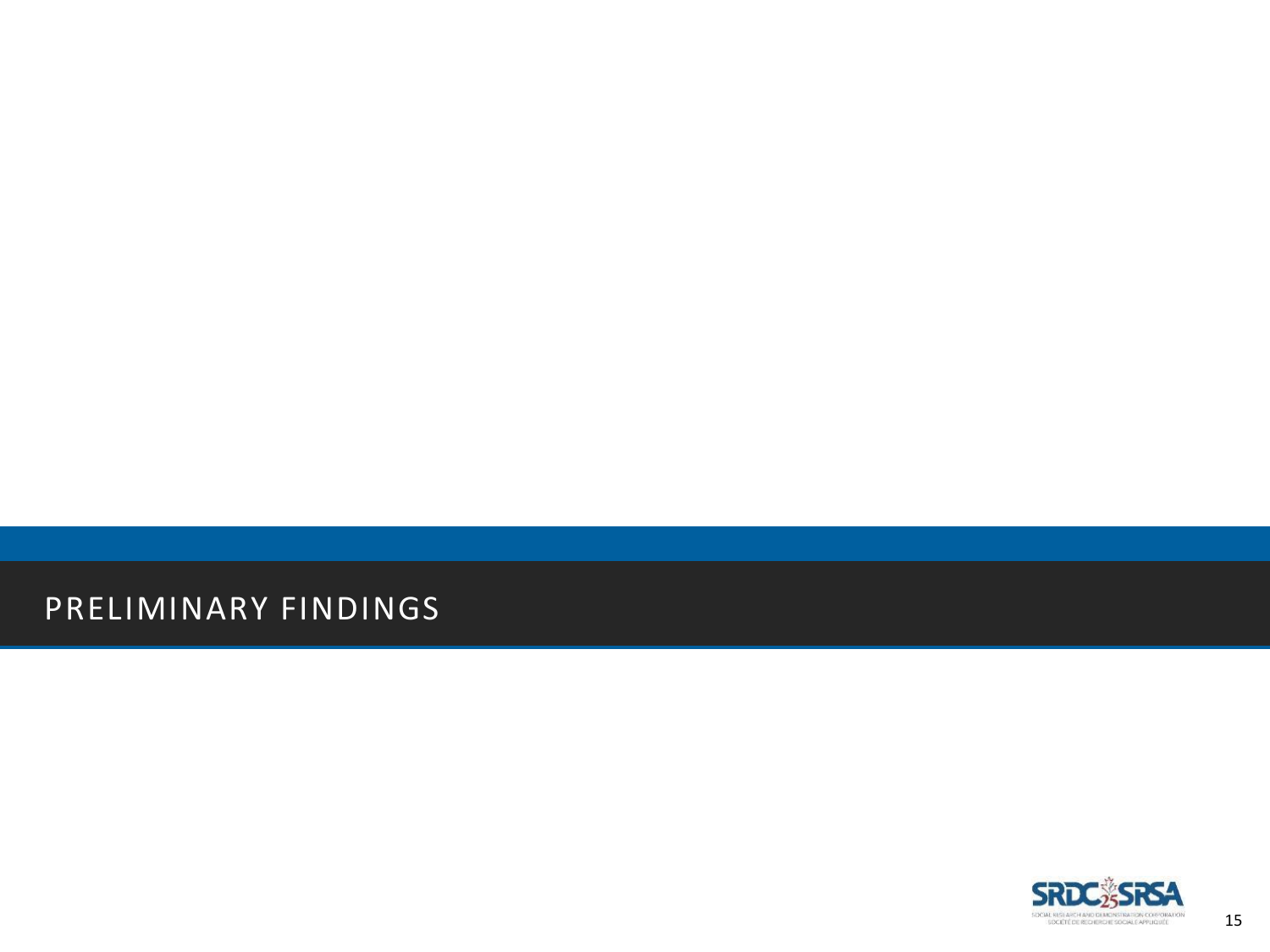# **Employers engaged in the pilot**

Across Models 1 and 4 SPOs, at least 102 employers were involved

|                        | ALL Model 1 & 4 | <b>ACHEV</b> | <b>MOSAIC</b> | <b>OFE</b> | <b>YWCA</b> |
|------------------------|-----------------|--------------|---------------|------------|-------------|
| # of employers engaged | 102             | 14           | 11            | 44         | 33          |

- Ways in which employers were involved:
	- Identifying in-demand sectors (Model 1) and available opportunities (Model 4)
	- Input in curriculum design and program marketing (Model 1)
	- Hiring participants through work placements, workplace exposure, technical training, or work experience (Models 1 and 4)
	- Participate in informational interviews (Models 1 and 4)
	- Guest speakers during the employment-readiness training (Models 1 and 4)

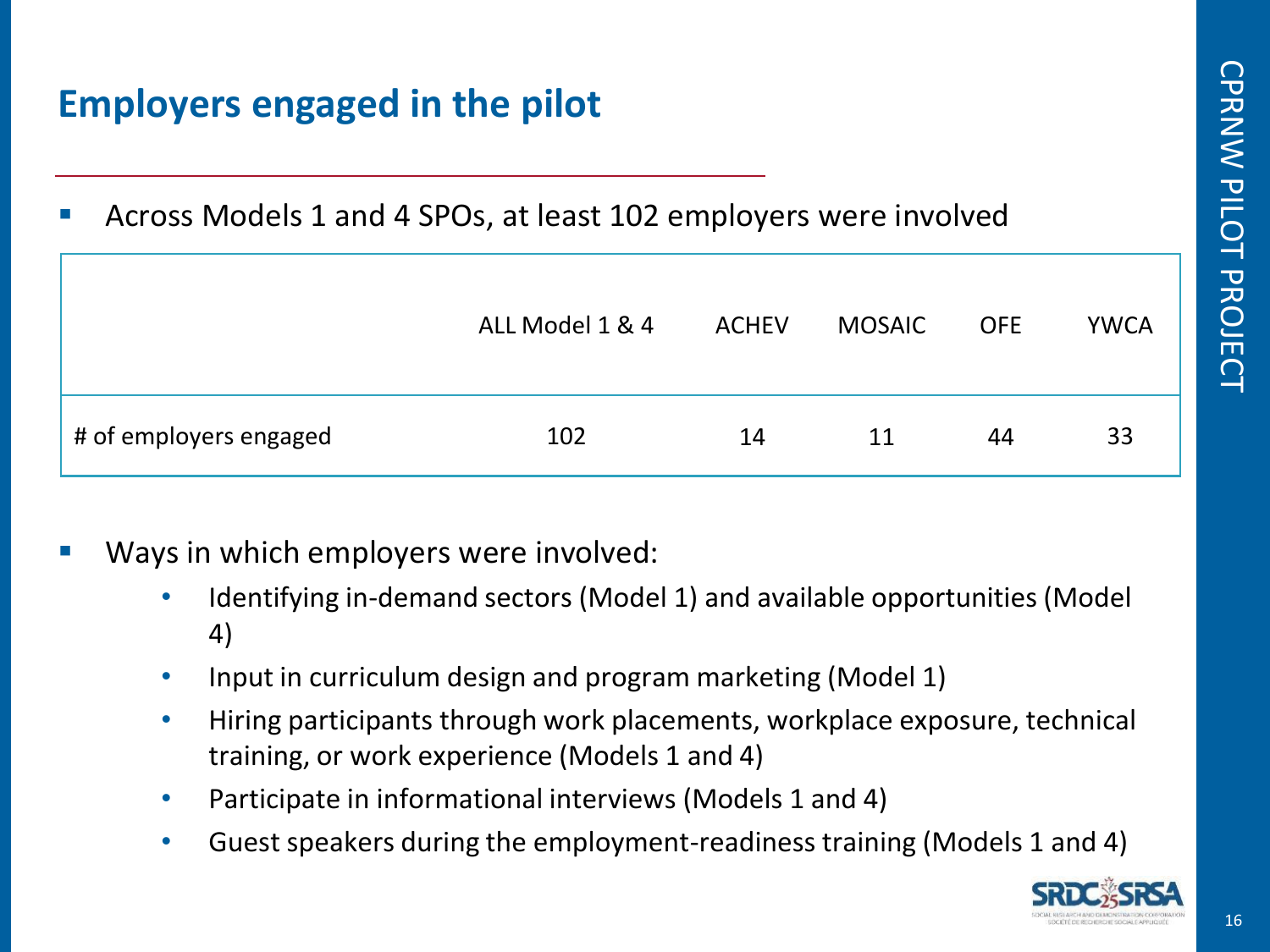## **Work placements**

|                                                                            | <b>All Models</b><br>1&4 | <b>ACHEV</b> | <b>MOSAIC</b> | <b>OFE</b> | <b>YWCA</b> |
|----------------------------------------------------------------------------|--------------------------|--------------|---------------|------------|-------------|
| Share (%) of participants<br>with a work placement                         | 41                       | 39           | 70            | 25         | 54          |
| Share (%) of participants<br>who remained employed<br>after work placement | 31                       | 15           | 23            | 41         | 32          |
| Share (%) of participants<br>who were terminated early                     | 8                        | 5            | 10            | 6          | 15          |



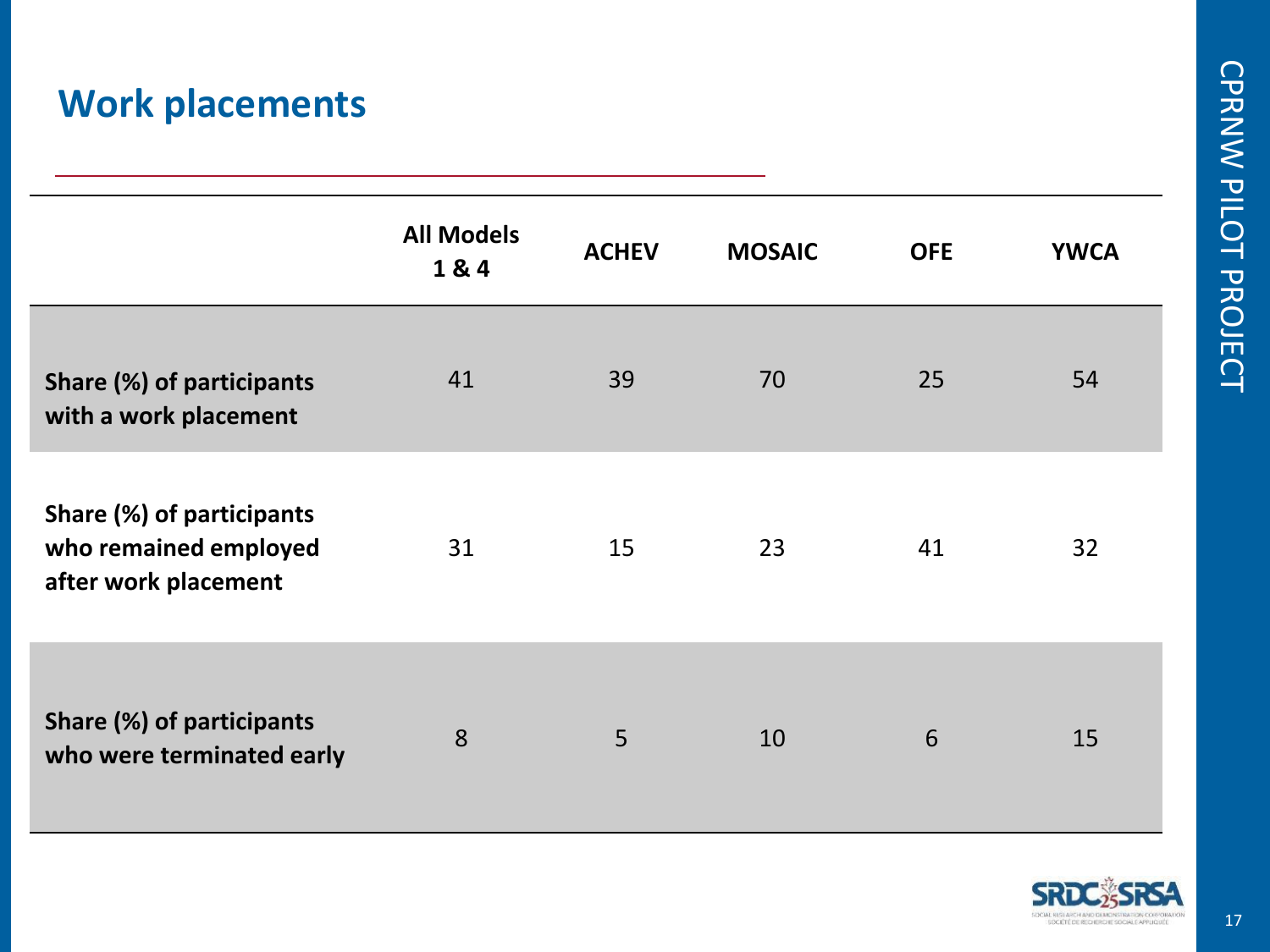## **Employer experiences**

Most participants met the needs of interviewed employers because they were prepared.

"Because they were part of this program, they had their certifications like food safe, first aid, basic certifications that a person needs to be have to work as an aide, they already had certifications. And they were very well prepared for the interview." (Employer, Model 1)

- Some employers put in place a different hiring process for participants from these pilot programs; others did not.
- Challenges included
	- differing expectations (employee vs. employer) about the work placement,
	- Competing priorities,
	- Lack or miscommunication with program staff.

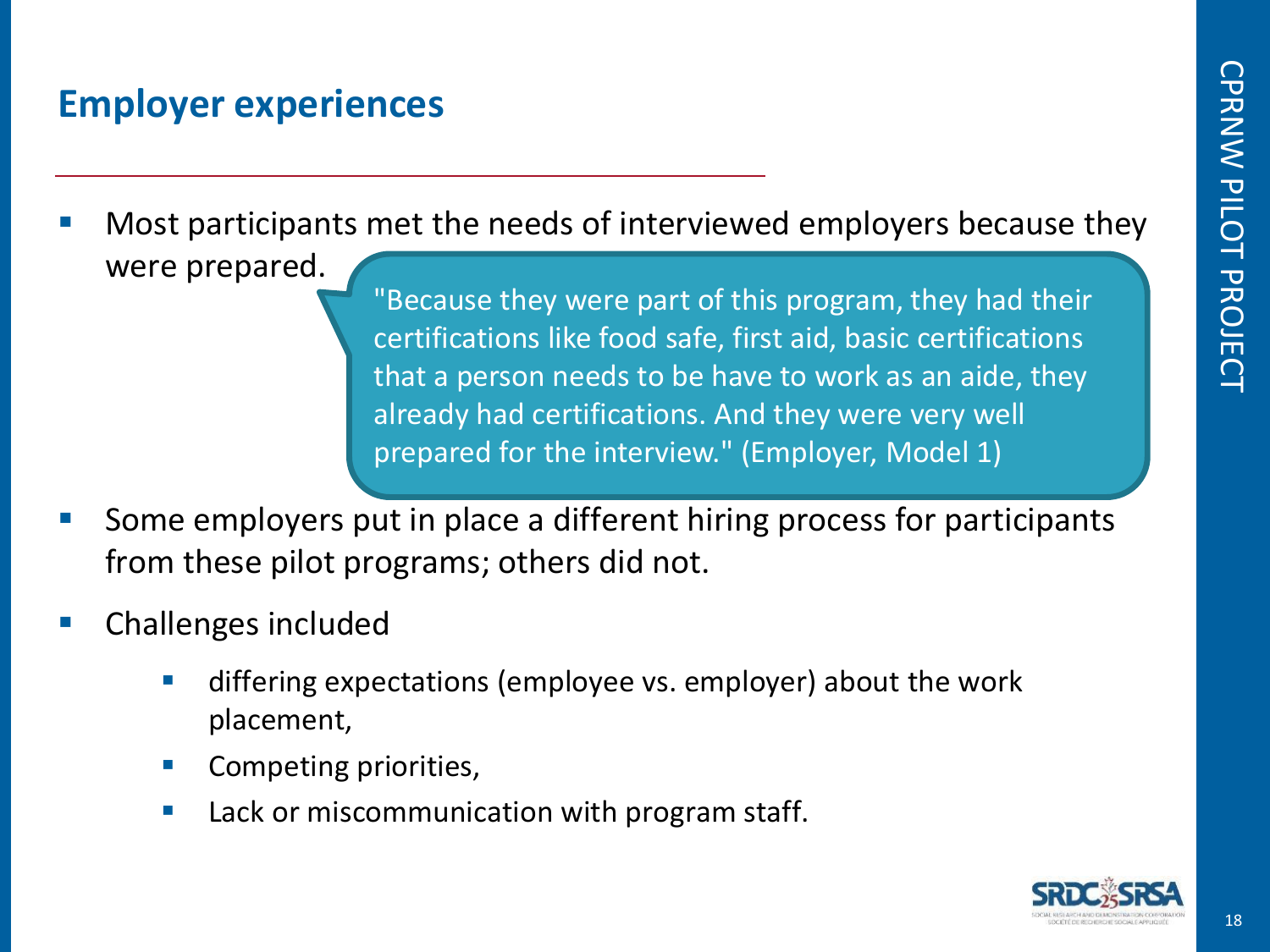#### **Benefits to employers**

- Programs contributed to the business goals of most employers interviewed.
- Most of the employers interviewed already had experience working with newcomer women so the programs did not change their impressions of working with racialized newcomer women.
- However, most employers were satisfied with the programs and would recommend it to other employers.

"I have found that I have been so awestruck [...]. The level of education they could bring to the table. The skills they've already got under their belt. I'm just so blown away by the talent available." (employer)